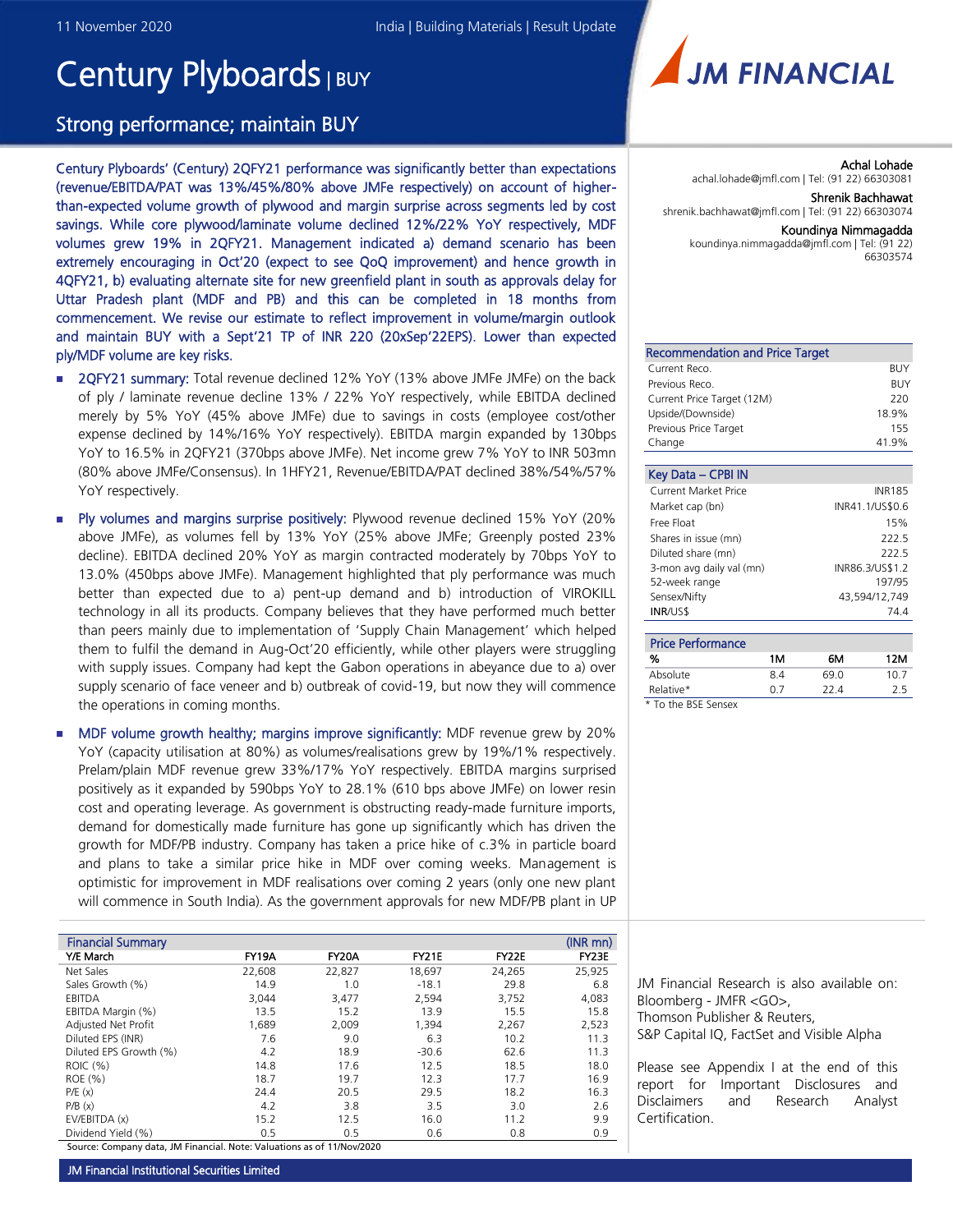are facing delays, company is evaluating alternate/additional site in South India for greenfield capacity (only MDF; INR 3bn capex) as it seeing robust demand scenario. The company guides for commissioning of the project within 16-18 months once the land parcel is in possession. Moreover, the company indicates that its plans to have pan India presence of MDF plants given robust demand prospects and freight intensive nature of products

- **Laminates volume stable, margins improve:** Core laminate revenue declined 25% YoY (inline with JMFe) as volume/realisations declined by 22%/5% respectively. EBITDA margins expanded modestly by 30bps YoY to 13.5% (400bps above JMFe). Company has highlighted that drop in domestic laminates business was much higher than exports business. Management has highlighted that laminate segment has shown sharp recovery in Oct'20 as revenue grew by 10% YoY.
- Other highlights: a) Working capital days increased modestly to 70 as on Sept'20 (67 in Mar'20), b) Strong operating cash flows of INR 1.3bn in 1HFY21 (INR 1.7bn in 1HFY20), c) significant de-leveraging as gross debt reduced by INR 1.1bn to INR 1.1bn as on Sept'20 (INR 2.2bn as on Mar'20), average cost of borrowing at 2%.
- Raise estimates/target price; maintain BUY: We raise our FY21/22/23 EPS estimates by 72%/26%/26% respective reflect the company's 2QFY21 performance and outlook on ply/MDF volume and margin outlook. We raise our target multiple to 20x (18x earlier; 3 year median of 21x) on the back of a) improving plywood segemnt performance (superior to peers), b) healthy growth and margins in MDF segment and expectation of tailwinds on demand and price fronts and c) strong cash flows leading to significant de-leveraging. We maintain BUY and value Century Ply at 20x Sept'22EPS to arrive at Sept'21 TP of INR 220.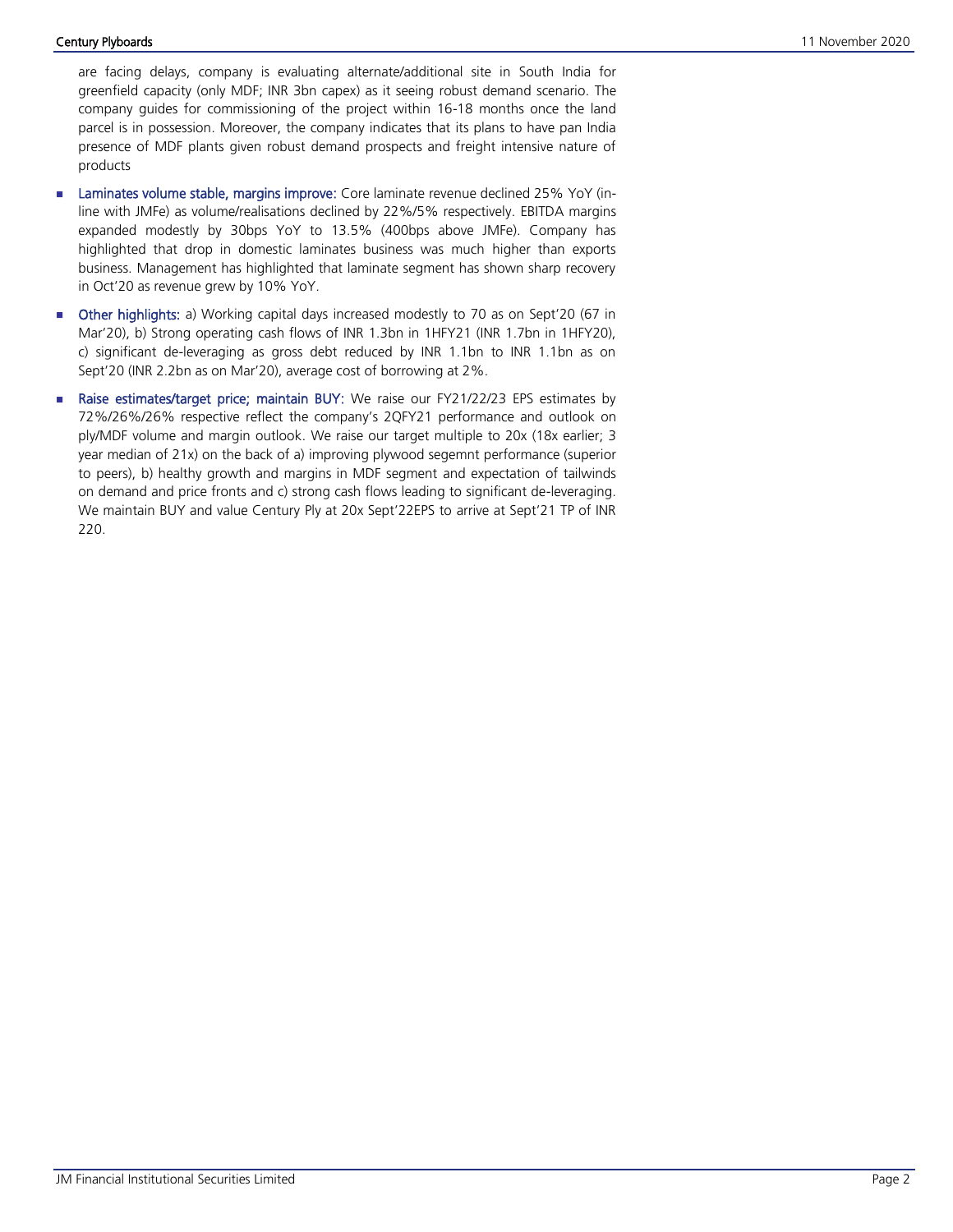JM Financial Institutional Securities Limited **Page 3** Page 3

|                            |             |             | Exhibit 1. 2QFY21 quarterly performance (Standalone) |             |             |             |            |        |        |            |
|----------------------------|-------------|-------------|------------------------------------------------------|-------------|-------------|-------------|------------|--------|--------|------------|
| INR mn                     | <b>2Q20</b> | <b>2Q21</b> | YoY                                                  | <b>1Q21</b> | QoQ         | 2Q21E       | Var        | 1HFY20 | 1HFY21 | YoY        |
| <b>Net Sales</b>           | 5,894       | 5,198       | $-12%$                                               | 2,007       | 159%        | 4,612       | 13%        | 11,631 | 7,205  | -38%       |
| <b>MDF</b>                 | 777         | 935         | 20%                                                  | 303         | 208%        | 870         | 7%         | 1,695  | 1,238  | $-27%$     |
| Ex-MDF                     | 5,117       | 4,263       | $-17%$                                               | 1,704       | 150%        | 3,742       | 14%        | 9,936  | 5,967  | $-40%$     |
| Raw Material Cost          | 2,958       | 2,610       | $-12%$                                               | 946         | 176%        | 2,398       | 9%         | 5,879  | 3,555  | $-40%$     |
| <b>Gross Profit</b>        | 2,936       | 2,589       | $-12%$                                               | 1,061       | 144%        | 2,214       | 17%        | 5,752  | 3,650  | $-37%$     |
| Gross Margin               | 49.8%       | 49.8%       | 0 bps                                                | 52.9%       | $-310$ bps  | 48.0%       | 180 bps    | 49.5%  | 50.7%  | 120 bps    |
| Employee cost              | 884         | 764         | $-14%$                                               | 566         | 35%         | 663         | 15%        | 1,729  | 1,330  | $-23%$     |
| % of sales                 | 15.0%       | 14.7%       | $-30$ bps                                            | 28.2%       | $-1350$ bps | 14.4%       | 30 bps     | 14.9%  | 18.5%  |            |
| Other expenses             | 1,155       | 968         | $-16%$                                               | 518         | 87%         | 961         | $1\%$      | 2,207  | 1,487  | $-33%$     |
| % of sales                 | 19.6%       | 18.6%       | $-100$ bps                                           | 25.8%       | $-720$ bps  | 20.8%       | $-220$ bps | 19.0%  | 20.6%  |            |
| Total Expenditure          | 4,996       | 4,342       | $-13%$                                               | 2,030       | 114%        | 4,022       | 8%         | 9,815  | 6,371  | $-35%$     |
| <b>EBITDA</b>              | 897         | 857         | $-5%$                                                | $-23$       | -3836%      | 590         | 45%        | 1,815  | 834    | $-54%$     |
| EBITDA margin              | 15.2%       | 16.5%       | $130$ bps                                            | $-1.1%$     | 1760 bps    | 12.8%       | 370 bps    | 15.6%  | 11.6%  | $-400$ bps |
| MDF EBITDA                 | 173         | 263         | 52%                                                  | 23          | 1068%       | 191         | 37%        | 388    | 285    | $-26%$     |
| MDF margin                 | 22.3%       | 28.1%       | 590 bps                                              | 7.4%        | 2070 bps    | 22.0%       | 610 bps    | 22.9%  | 23.1%  | 20 bps     |
| Ex-MDF EBITDA              | 724         | 594         | $-18%$                                               | $-45$       | $-1407%$    | 398         | 49%        | 1,428  | 548    | $-62%$     |
| Ex-MDF margin              | 14.2%       | 13.9%       | $-20$ bps                                            | $-2.7%$     | 1660 bps    | 10.6%       | 330 bps    | 14.4%  | 9.2%   | $-520$ bps |
| Depreciation               | 170         | 162         | $-5%$                                                | 143         | 14%         | 175         | $-7%$      | 340    | 305    | $-10%$     |
| EBIT                       | 727         | 694         | $-4%$                                                | $-166$      | $-519%$     | 415         | 67%        | 1,476  | 529    | $-64%$     |
| Net finance cost           | 68          | 19          | $-72%$                                               | -6          | -438%       | 27          | $-29%$     | 149    | 13     | $-91%$     |
| Other Income               | 16          | 12          | $-20%$                                               | 46          | $-73%$      | 13          | $-5%$      | 27     | 58     | 117%       |
| Interest                   | 83          | 32          | $-62%$                                               | 40          | $-22%$      | 40          | $-21%$     | 176    | 72     | $-59%$     |
| <b>PBT</b>                 | 659         | 675         | 2%                                                   | $-160$      | $-522%$     | 388         | 74%        | 1,327  | 515    | $-61%$     |
| Tax Expense                | 213         | 176         | $-17%$                                               | $-54$       | $-428%$     | 109         | 63%        | 411    | 123    | $-70%$     |
| Tax Rate                   | 32.4%       | 26.1%       | $-620$ bps                                           | 33.6%       | $-750$ bps  | 28.0%       | $-190$ bps | 31.0%  | 23.8%  | $-710$ bps |
| XO Inc/-Exp                | 76          | 16          |                                                      | 21          |             | $\mathbf 0$ |            | 87     | 37     |            |
| <b>Reported Net Profit</b> | 521         | 514         | $-1%$                                                | $-85$       | -706%       | 279         | 84%        | 1,003  | 429    | $-57%$     |
| <b>Adjusted Net Profit</b> | 470         | 503         | 7%                                                   | -99         | -608%       | 279         | 80%        | 944    | 404    | $-57%$     |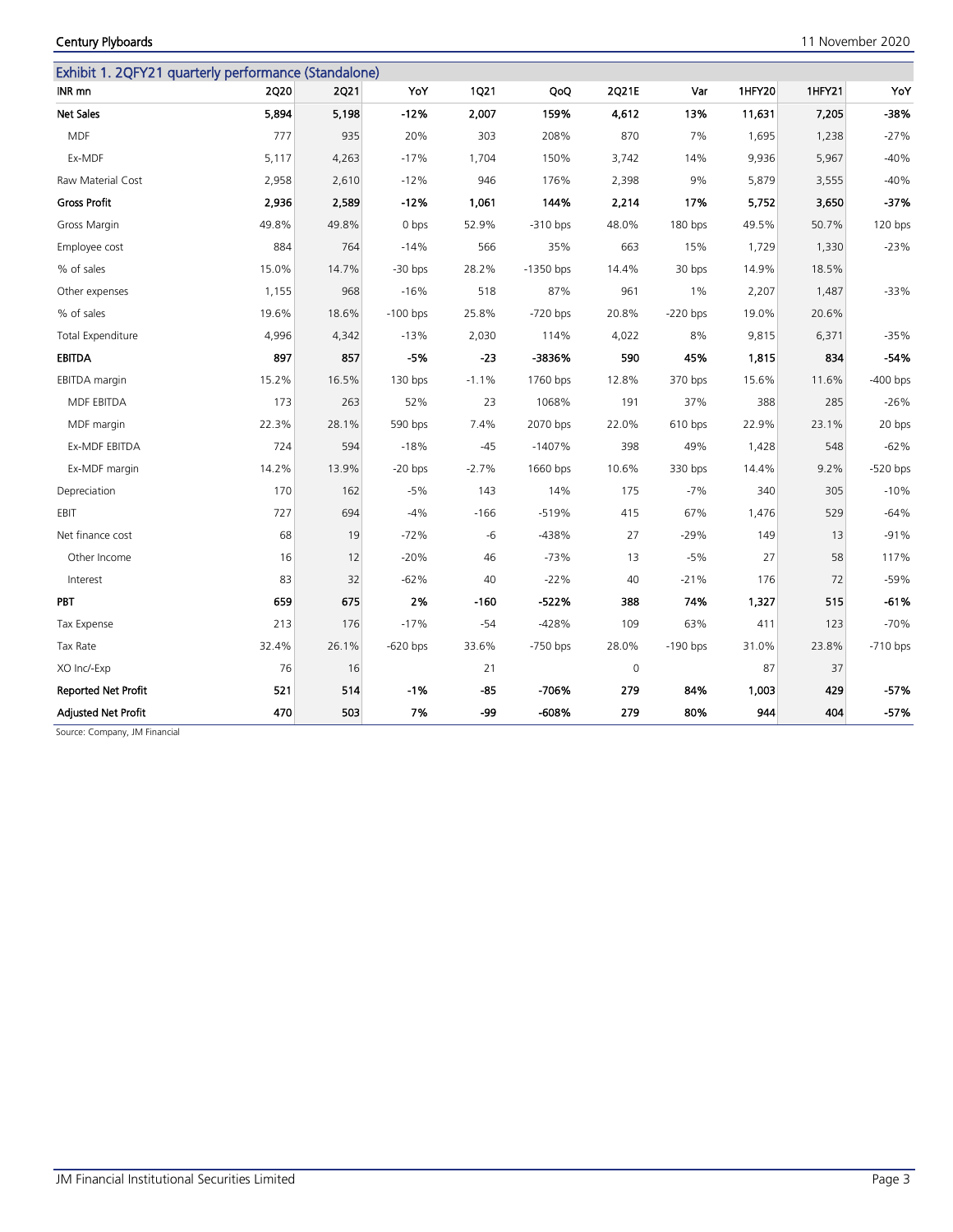| <b>Exhibit 2. Segmental Information</b> |                |                |                      |              |                      |               |                      |                |                |                          |
|-----------------------------------------|----------------|----------------|----------------------|--------------|----------------------|---------------|----------------------|----------------|----------------|--------------------------|
| INR mn                                  | 2Q20           | <b>2Q21</b>    | YoY                  | <b>1Q21</b>  | QoQ                  | 2Q21E         | Var                  | <b>1HFY20</b>  | 1HFY21         | YoY                      |
| Volume                                  |                |                |                      |              |                      |               |                      |                |                |                          |
| Plywood and Allied (cbm)                | 61,812         | 53,682         | $-13%$               | 19,481       | 176%                 | 43,114        | 25%                  | 1,24,490       | 73,163         | $-41%$                   |
| Core Plywood                            | 55,868         | 49,289         | $-12%$               | 17,958       | 174%                 | 39,108        | 26%                  | 1,12,510       | 67,247         | $-40%$                   |
| Deco Ply                                | 2,852          | 1,972          | $-31%$               | 803          | 146%                 | 1,996         | $-1%$                | 5,417          | 2,775          | $-49%$                   |
| Commercial Veneer                       | 3,092          | 2,421          | $-22%$               | 720          | 236%                 | 2,010         | 20%                  | 6,563          | 3,141          | $-52%$                   |
| Laminates (mn Nos)                      | 1.82           | 1.41           | $-22%$               | 0.56         | 150%                 | 1.36          | 4%                   | 3.22           | 1.97           | $-39%$                   |
| MDF (cbm)                               | 33,271         | 39,599         | 19%                  | 12,496       | 217%                 | 37,264        | 6%                   | 74,448         | 52,095         | $-30%$                   |
| Realisation                             |                |                |                      |              |                      |               |                      |                |                |                          |
| Plywood and Allied (INR/cbm)            | 51,094         | 49,737         | -3%                  | 50,608       | $-2%$                | 51,641        | $-4%$                | 50,654         | 49,969         | $-1%$                    |
| Core Plywood (INR/cbm)                  | 46,925         | 46,718         | 0%                   | 47,015       | $-1%$                | 47,394        | $-1%$                | 93,422         | 93,734         | 0%                       |
| Deco Ply (INR/cbm)                      | 1,48,843       | 1,41,633       | -5%                  | 1,46,700     | $-3%$                | 1,50,331      | $-6%$                | 1,48,717       | 1,43,099       | $-4%$                    |
| Commercial Veneer (INR/cbm)             | 36,255         | 36,349         | 0%                   | 33,056       | 10%                  | 36,255        | 0%                   | 37,330         | 35,594         | $-5%$                    |
| Laminates (INR/sheet)                   | 709            | 673            | $-5%$                | 672          | 0%                   | 709           | $-5%$                | 717            | 673            | $-6%$                    |
| Exteria                                 | 7,337          | 5,631          | $-23%$               | 5,361        | 5%                   | 5,643         | 0%                   | 5,653          | 5,567          | $-2%$                    |
| <b>MDF</b>                              | 23,342         | 23,612         | 1%                   | 24,256       | $-3%$                | 23,342        | $1\%$                | 22,766         | 23,766         | 4%                       |
|                                         |                |                |                      |              |                      |               |                      |                |                |                          |
| Net revenues                            | 5,894          | 5,198          | $-12%$               | 2,007        | 159%                 | 4,612         | 13%                  | 11,631         | 7,205          | -38%                     |
| Plywood and Allied                      | 3,158          | 2,670          | $-15%$               | 986          | 171%                 | 2,226         | 20%                  | 6,306          | 3,656          | $-42%$                   |
| Core Plywood                            | 2,622          | 2,303          | $-12%$               | 844          | 173%                 | 1,853         | 24%                  | 5,255          | 3,147          | $-40%$                   |
| Deco Ply                                | 425            | 279            | $-34%$               | 118          | 137%                 | 300           | $-7%$                | 806            | 397            | $-51%$                   |
| Commercial Veneer                       | 112            | 88             | $-21%$               | 24           | 270%                 | 73            | 21%                  | 245            | 112            | $-54%$                   |
| Laminates                               | 1,352          | 1,018          | $-25%$               | 403          | 153%                 | 1,016         | 0%                   | 2,423          | 1,421          | $-41%$                   |
| MDF                                     | 777            | 935            | 20%                  | 303          | 208%                 | 870           | 7%                   | 1,695          | 1,238          | $-27%$                   |
| Particle Board                          | 262            | 257            | $-2%$                | 83           | 209%                 | 248           | 3%                   | 511            | 340            | $-34%$                   |
| Logistics- CFS                          | 218            | 198            | $-9%$                | 200          | $-1%$                | 201           | $-1%$                | 440            | 398            | $-10%$                   |
| Others                                  | 119            | 110            | $-7%$                | 30           | 269%                 | 50            | 120%                 | 236            | 140            | $-41%$                   |
| Segmental EBITDA                        | 897            | 857            | -5%                  | $-23$        | NM                   | 590           | 45%                  | 1,815          | 834            | -54%                     |
| Plywood and Allied                      | 433            | 348            | $-20%$               | $-95$        | <b>NM</b>            | 189           | 84%                  | 891            | 254            | $-72%$                   |
| Laminates                               | 178            | 137            | -23%                 | 17           | 711%                 | 97            | 42%                  | 287            | 154            | $-46%$                   |
| <b>MDF</b>                              | 173            | 263            | 52%                  | 23           | 1068%                | 191           | 37%                  | 388            | 285            | $-26%$                   |
| Particle Board                          | 76             | 56             | $-27%$               | 8            | 577%                 | 50            | <b>NM</b>            | 144            | 64             | $-56%$                   |
| Logistics- CFS                          | 70             | 59             | $-16%$               | 69           | $-15%$               | 60            | $-3%$                | 146            | 128            | $-13%$                   |
| Others                                  | 12             | 19             | 56%                  | $-7$         | -360%                | 3             |                      | 19             | 12             |                          |
|                                         |                |                |                      |              |                      |               |                      |                |                |                          |
| <b>EBITDA Margins</b>                   | 15.2%          | 16.5%          | 130 bps<br>$-70$ bps | $-1.1%$      | 1760 bps<br>2270 bps | 12.8%         | 370 bps<br>450 bps   | 15.6%          | 11.6%          | -400 bps                 |
| Plywood and Allied                      | 13.7%          | 13.0%          |                      | $-9.6%$      |                      | 8.5%          |                      | 14.1%          | 6.9%           | $-720$ bps               |
| Laminates<br><b>MDF</b>                 | 13.1%<br>22.3% | 13.5%<br>28.1% | 30 bps               | 4.2%<br>7.4% | 930 bps<br>2070 bps  | 9.5%<br>22.0% | $400$ bps<br>610 bps | 11.8%<br>22.9% | 10.8%          | $-100$ bps               |
| Particle Board                          | 28.9%          | 21.6%          | 590 bps              | 9.9%         | 1180 bps             | 20.0%         | $160$ bps            | 28.1%          | 23.1%<br>18.8% | 20 bps                   |
|                                         |                |                | $-720$ bps           |              |                      |               |                      |                |                | $-940$ bps<br>$-120$ bps |
| Logistics- CFS                          | 32.0%          | 29.6%          | $-240$ bps           | 34.5%        | -490 bps             | 30.0%         | $-40$ bps            | 33.2%          | 32.1%          |                          |

Others 10.1% 17.0% *690 bps* -24.2% *4110 bps* 5.0% *1200 bps* 8.1% 8.2% *10 bps*

Century Plyboards 11 November 2020

Source: Company, JM Financial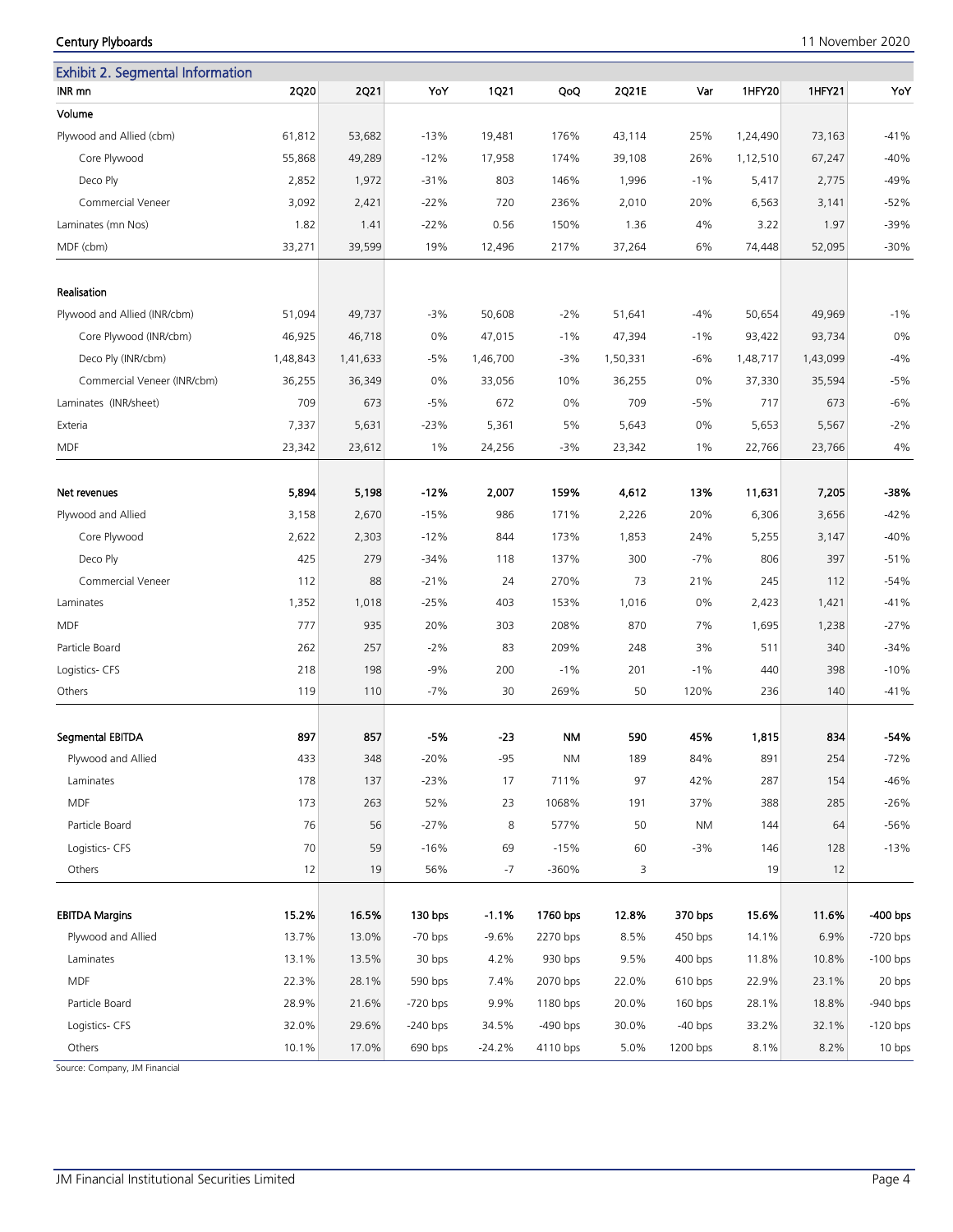## Quarterly charts

#### Exhibit 3. Plywood volume growth trend









Source: Company, JM Financial









Source: Company, JM Financial

#### Exhibit 8. Laminates EBITDA and margin trend

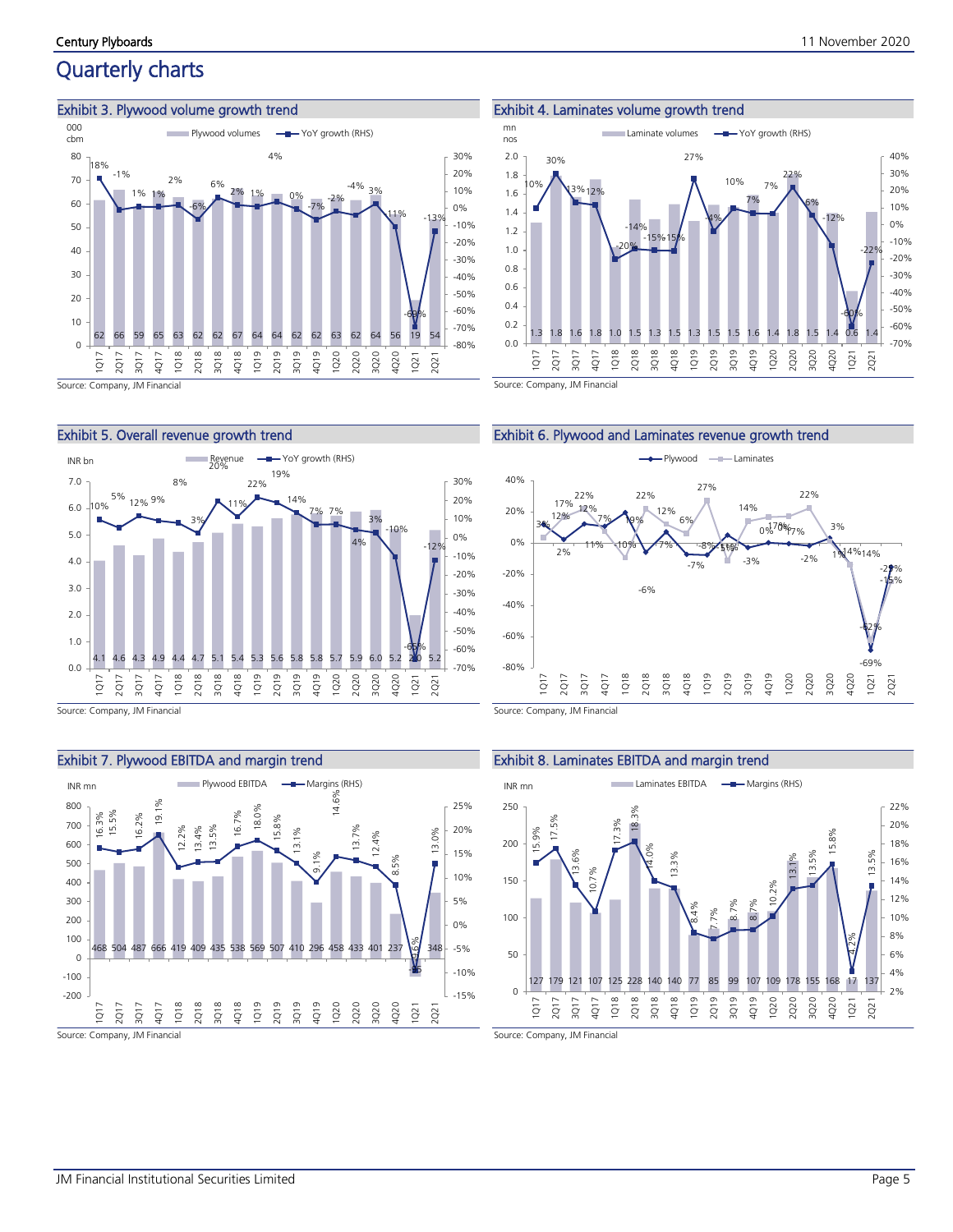#### Exhibit 9. Overall EBITDA and margin trend



Exhibit 10. Profitability growth trends 413 492 356 506 368 433 402 423 531 467 386 314 474 470 523 394 -99 503 3%5%  $-14%$ 17%  $-11\frac{9}{2}$ % 13%  $\sqrt{6\%}$ 44% 8% -4% -26%  $-11\%1\%$ 35% 25%  $-121%$ 7%  $-140%$ -120% -100% -80% -60% -40% -20% 0% 20% 40% 60% -200 -100  $\Omega$ 100 200 300  $400$ 500 600  $\bar{\circ}$  $\overline{Q}$  $\overline{\Omega}$  $\overline{Q}$  $\overline{Q}$ 2Q18 3Q18 4Q18 1Q19 2Q19 3Q19 4Q19 1Q20 2Q20 3Q20 4Q20 1Q21 2Q21 INR mn **Adj. PAT**  $\rightarrow$  YoY growth (RHS)

Source: Company, JM Financial

## Annual charts



Source: Company, JM Financial

#### Exhibit 13. Overall revenue growth trend



Source: Company, JM Financial

#### Exhibit 12. Laminates volume growth trend  $\frac{mn}{\sqrt{mn}}$  Laminates volumes  $\frac{mn}{\sqrt{mn}}$  YoY growth (RHS)



Source: Company, JM Financial

#### Exhibit 14. Plywood and Laminate revenue growth trend

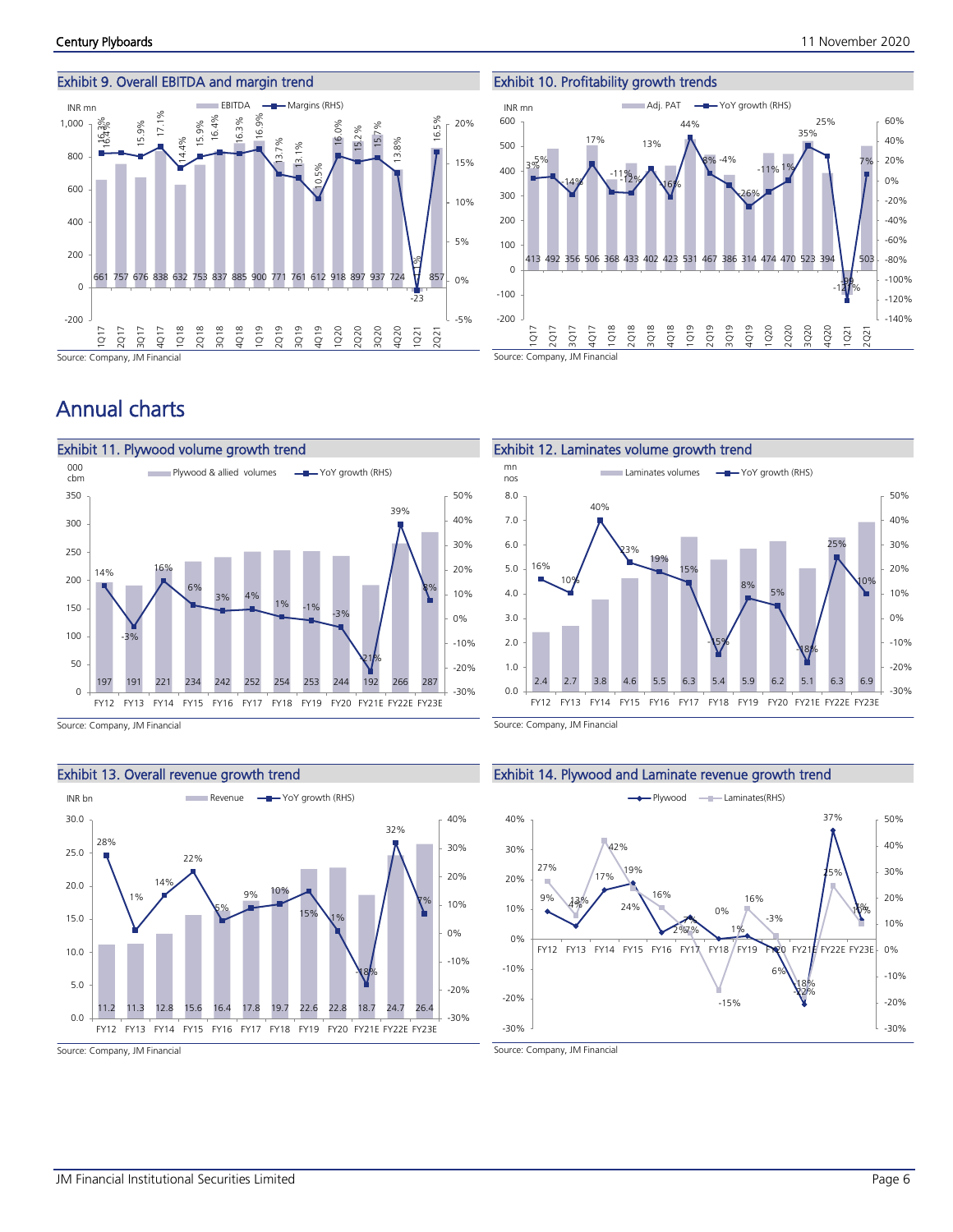



Exhibit 16. Plywood and Laminate EBITDA and margin trend







Source: Company, JM Financial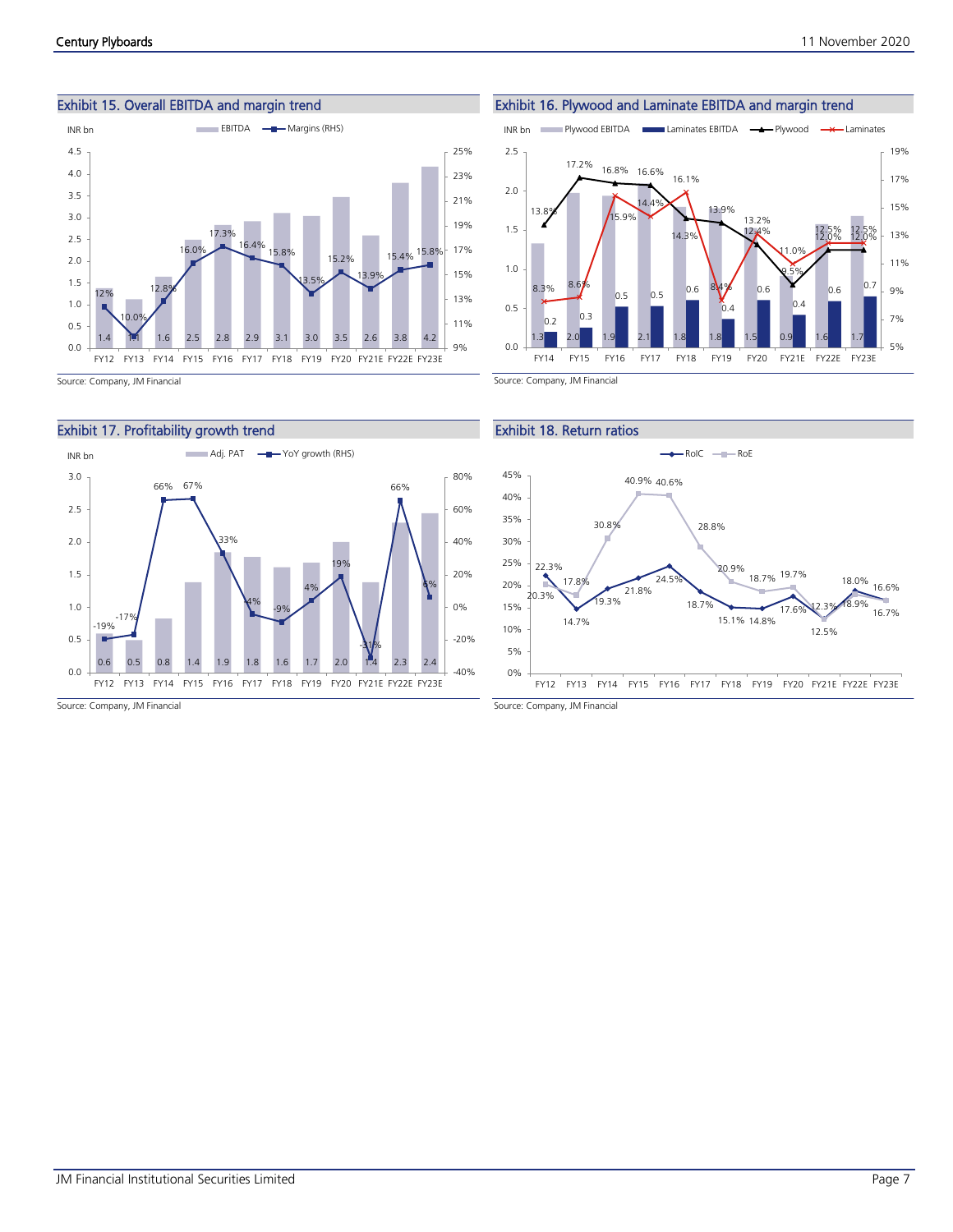## Financial Tables (Standalone)

| <b>Income Statement</b>     |              |        |              |          | $(INR$ mn $)$ |
|-----------------------------|--------------|--------|--------------|----------|---------------|
| Y/E March                   | <b>FY19A</b> | FY20A  | <b>FY21E</b> | FY22E    | FY23E         |
| Net Sales                   | 22,608       | 22,827 | 18,697       | 24,265   | 25,925        |
| Sales Growth                | 14.9%        | 1.0%   | $-18.1%$     | 29.8%    | 6.8%          |
| Other Operating Income      | $\Omega$     | 0      | 0            | $\Omega$ | $\Omega$      |
| <b>Total Revenue</b>        | 22,608       | 22,827 | 18,697       | 24,265   | 25,925        |
| Cost of Goods Sold/Op. Exp  | 11,816       | 11,483 | 9,722        | 12,375   | 13,222        |
| Personnel Cost              | 3,277        | 3,441  | 3,097        | 3,562    | 3,918         |
| Other Expenses              | 4,471        | 4,426  | 3,284        | 4,576    | 4,702         |
| <b>EBITDA</b>               | 3.044        | 3,477  | 2,594        | 3,752    | 4,083         |
| <b>EBITDA Margin</b>        | 13.5%        | 15.2%  | 13.9%        | 15.5%    | 15.8%         |
| <b>EBITDA Growth</b>        | $-2.0%$      | 14.2%  | $-25.4%$     | 44.7%    | 8.8%          |
| Depn. & Amort.              | 500          | 675    | 700          | 750      | 800           |
| EBIT                        | 2,544        | 2,802  | 1,894        | 3,002    | 3,283         |
| Other Income                | 61           | 111    | 80           | 100      | 140           |
| Finance Cost                | 354          | 293    | 115          | 80       | 60            |
| PBT before Excep. & Forex   | 2,251        | 2,620  | 1,859        | 3,022    | 3,363         |
| Excep. & Forex Inc./Loss(-) | 0            | 0      | 0            | $\Omega$ | 0             |
| PBT                         | 2.251        | 2,620  | 1,859        | 3,022    | 3,363         |
| Taxes                       | 531          | 522    | 465          | 756      | 841           |
| Extraordinary Inc./Loss(-)  | -133         | $-445$ | 0            | 0        | 0             |
| Assoc. Profit/Min. Int.(-)  | 0            | 0      | 0            | 0        | $\Omega$      |
| Reported Net Profit         | 1,588        | 1,653  | 1,394        | 2,267    | 2,523         |
| <b>Adjusted Net Profit</b>  | 1,689        | 2,009  | 1,394        | 2,267    | 2,523         |
| Net Margin                  | 7.5%         | 8.8%   | 7.5%         | 9.3%     | 9.7%          |
| Diluted Share Cap. (mn)     | 222.5        | 222.5  | 222.5        | 222.5    | 222.5         |
| Diluted EPS (INR)           | 7.6          | 9.0    | 6.3          | 10.2     | 11.3          |
| Diluted EPS Growth          | 4.2%         | 18.9%  | $-30.6%$     | 62.6%    | 11.3%         |
| Total Dividend + Tax        | 268          | 268    | 267          | 311      | 356           |
| Dividend Per Share (INR)    | 1.0          | 1.0    | 1.2          | 1.4      | 1.6           |

| <b>Balance Sheet</b>        |              |              |              |          | $(INR$ mn $)$ |
|-----------------------------|--------------|--------------|--------------|----------|---------------|
| Y/E March                   | <b>FY19A</b> | <b>FY20A</b> | <b>FY21E</b> | FY22E    | FY23E         |
| Shareholders' Fund          | 9,691        | 10,734       | 11,861       | 13,816   | 15,983        |
| Share Capital               | 223          | 223          | 223          | 223      | 223           |
| Reserves & Surplus          | 9,469        | 10,511       | 11,639       | 13,594   | 15,761        |
| Preference Share Capital    | 0            | 0            | 0            | 0        | 0             |
| Minority Interest           | 0            | 0            | $\Omega$     | 0        | $\Omega$      |
| <b>Total Loans</b>          | 5,137        | 2,484        | 1,884        | 3,284    | 4,284         |
| Def. Tax Liab. / Assets (-) | $-615$       | $-578$       | $-485$       | $-334$   | $-166$        |
| Total - Equity & Liab.      | 14.213       | 12,640       | 13.260       | 16,766   | 20,101        |
| Net Fixed Assets            | 7.474        | 7,294        | 6,894        | 8.944    | 9,444         |
| <b>Gross Fixed Assets</b>   | 9,474        | 10,074       | 10,357       | 10,657   | 10,957        |
| Intangible Assets           | 0            | 0            | $\Omega$     | $\Omega$ | $\Omega$      |
| Less: Depn. & Amort.        | 2,188        | 2,863        | 3,563        | 4,313    | 5,113         |
| Capital WIP                 | 188          | 83           | 100          | 2,600    | 3,600         |
| Investments                 | 978          | 1,137        | 1,137        | 1,137    | 1,137         |
| <b>Current Assets</b>       | 8,598        | 7,278        | 7,869        | 10,085   | 13,147        |
| Inventories                 | 4,010        | 3,541        | 3,176        | 3,989    | 4,262         |
| <b>Sundry Debtors</b>       | 2,936        | 2,582        | 2,151        | 2,659    | 2,841         |
| Cash & Bank Balances        | 226          | 212          | 1,693        | 2,588    | 5,196         |
| Loans & Advances            | 1,426        | 943          | 849          | 849      | 849           |
| Other Current Assets        | 0            | 0            | 0            | 0        | $\Omega$      |
| Current Liab. & Prov.       | 2,837        | 3,069        | 2,640        | 3,399    | 3,627         |
| <b>Current Liabilities</b>  | 1,625        | 1,611        | 1,537        | 1,994    | 2,131         |
| Provisions & Others         | 1,212        | 1,458        | 1,103        | 1,405    | 1,496         |
| Net Current Assets          | 5,761        | 4,209        | 5,229        | 6,685    | 9,521         |
| <b>Total - Assets</b>       | 14,213       | 12,640       | 13,260       | 16,766   | 20,101        |

Source: Company, JM Financial

Source: Company, JM Financial

| <b>Cash Flow Statement</b>   |              |              |              |          | (INR mn) |
|------------------------------|--------------|--------------|--------------|----------|----------|
| Y/E March                    | <b>FY19A</b> | <b>FY20A</b> | <b>FY21E</b> | FY22E    | FY23E    |
| Profit before Tax            | 2,251        | 2,104        | 1,859        | 3,022    | 3,363    |
| Depn. & Amort.               | 422          | 676          | 700          | 750      | 800      |
| Net Interest Exp. / Inc. (-) | 293          | 358          | 35           | $-20$    | $-80$    |
| Inc (-) / Dec in WCap.       | $-206$       | 1,025        | 460          | $-561$   | $-227$   |
| Others                       | $-58$        | 478          | 93           | 151      | 168      |
| <b>Taxes Paid</b>            | $-531$       | $-380$       | $-465$       | $-756$   | $-841$   |
| Operating Cash Flow          | 2,171        | 4.260        | 2.682        | 2.587    | 3,183    |
| Capex                        | $-1,278$     | $-152$       | $-300$       | $-2,800$ | $-1,300$ |
| Free Cash Flow               | 893          | 4,108        | 2,382        | $-213$   | 1,883    |
| Inc (-) / Dec in Investments | $-17$        | $-615$       | $\mathbf 0$  | 0        | $\Omega$ |
| Others                       | 61           | 183          | 80           | 100      | 140      |
| Investing Cash Flow          | $-1,235$     | -583         | $-220$       | $-2,700$ | $-1,160$ |
| Inc / Dec (-) in Capital     | -8           | $\Omega$     | $\Omega$     | $\Omega$ | $\Omega$ |
| Dividend + Tax thereon       | $-268$       | $-535$       | $-267$       | $-311$   | $-356$   |
| Inc / Dec (-) in Loans       | $-245$       | $-2,733$     | $-600$       | 1,400    | 1,000    |
| Others                       | $-354$       | $-419$       | $-115$       | $-80$    | $-60$    |
| <b>Financing Cash Flow</b>   | $-875$       | -3,687       | $-982$       | 1,009    | 584      |
| Inc / Dec (-) in Cash        | 61           | $-11$        | 1,481        | 896      | 2,608    |
| Opening Cash Balance         | 165          | 226          | 212          | 1,693    | 2,588    |
| Closing Cash Balance         | 226          | 215          | 1,693        | 2,588    | 5,196    |

Dupont Analysis Y/E March FY19A FY20A FY21E FY22E FY23E Net Margin 7.5% 8.8% 7.5% 9.3% 9.7% Asset Turnover (x) 1.7 1.7 1.4 1.6 1.4 Leverage Factor (x) 1.5 1.3 1.1 1.2 1.2 RoE 18.7% 19.7% 12.3% 17.7% 16.9%

| <b>Key Ratios</b>   |              |              |              |       |              |
|---------------------|--------------|--------------|--------------|-------|--------------|
| Y/E March           | <b>FY19A</b> | <b>FY20A</b> | <b>FY21E</b> | FY22E | <b>FY23E</b> |
| BV/Share (INR)      | 43.6         | 48.2         | 53.3         | 62.1  | 71.8         |
| <b>ROIC</b>         | 14.8%        | 17.6%        | 12.5%        | 18.5% | 18.0%        |
| <b>ROE</b>          | 18.7%        | 19.7%        | 12.3%        | 17.7% | 16.9%        |
| Net Debt/Equity (x) | 0.5          | 0.2          | 0.0          | 0.1   | $-0.1$       |
| P/E(x)              | 24.4         | 20.5         | 29.5         | 18.2  | 16.3         |
| P/B(x)              | 4.2          | 3.8          | 3.5          | 3.0   | 2.6          |
| EV/EBITDA (x)       | 15.2         | 12.5         | 16.0         | 11.2  | 9.9          |
| EV/Sales (x)        | 2.0          | 1.9          | 2.2          | 1.7   | 1.6          |
| Debtor days         | 47           | 41           | 42           | 40    | 40           |
| Inventory days      | 65           | 57           | 62           | 60    | 60           |
| Creditor days       | 30           | 30           | 35           | 35    | 36           |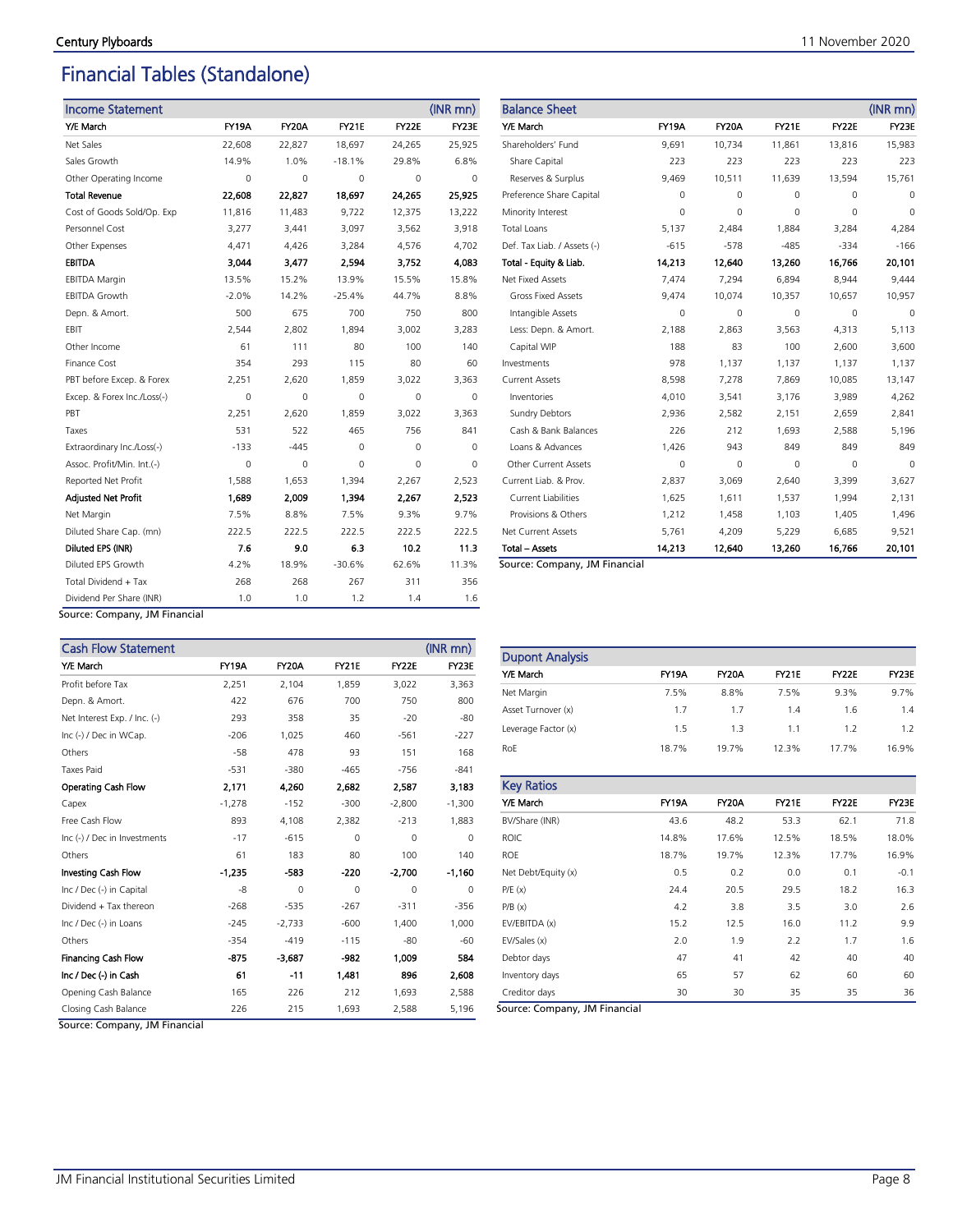|             | History of Earnings Estimate and Target Price |                     |         |  |  |  |
|-------------|-----------------------------------------------|---------------------|---------|--|--|--|
| Date        | Recommendation                                | <b>Target Price</b> | % Chg.  |  |  |  |
| 18-May-18   | Hold                                          | 300                 |         |  |  |  |
| 25-Jul-18   | Hold                                          | 260                 | $-13.3$ |  |  |  |
| 5-Feb-19    | Hold                                          | 200                 | $-23.1$ |  |  |  |
| 28-May-19   | Hold                                          | 190                 | $-5.0$  |  |  |  |
| 23-Sep-19   | Hold                                          | 190                 | 0.0     |  |  |  |
| 4-Feb-20    | Hold                                          | 190                 | 0.0     |  |  |  |
| 28-Feb-20   | Hold                                          | 190                 | 0.0     |  |  |  |
| 8-Apr-20    | Buy                                           | 130                 | $-31.6$ |  |  |  |
| $2$ -Jul-20 | Buy                                           | 140                 | 7.7     |  |  |  |
| 20-Aug-20   | Buy                                           | 155                 | 10.7    |  |  |  |
|             |                                               |                     |         |  |  |  |

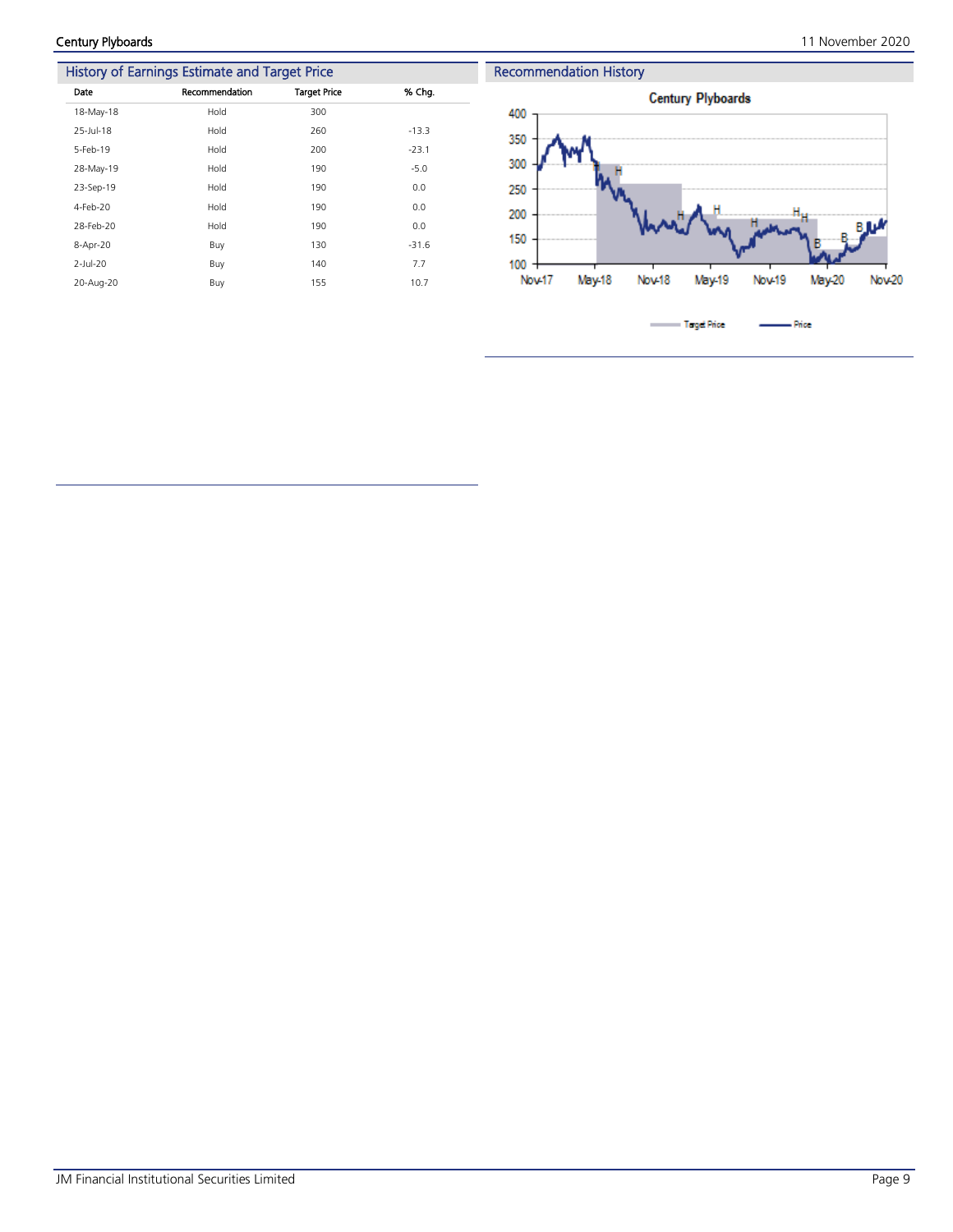### **APPENDIX I**

### JM Financial Institutional Securities Limited

#### Corporate Identity Number: U67100MH2017PLC296081

#### Member of BSE Ltd., National Stock Exchange of India Ltd. and Metropolitan Stock Exchange of India Ltd. SEBI Registration Nos.: Stock Broker - INZ000163434, Research Analyst – INH000000610 Registered Office: 7th Floor, Cnergy, Appasaheb Marathe Marg, Prabhadevi, Mumbai 400 025, India. Board: +9122 6630 3030 | Fax: +91 22 6630 3488 | Email: jmfinancial.research@jmfl.com | www.jmfl.com Compliance Officer: Mr. Sunny Shah | Tel: +91 22 6630 3383 | Email: sunny.shah@jmfl.com

| Definition of ratings |                                                                                                                                      |
|-----------------------|--------------------------------------------------------------------------------------------------------------------------------------|
| Rating                | Meaning                                                                                                                              |
| Buy                   | Total expected returns of more than 10% for large-cap stocks* and REITs and more than 15% for all other stocks, over the next twelve |
|                       | months. Total expected return includes dividend yields.                                                                              |
| Hold                  | Price expected to move in the range of 10% downside to 10% upside from the current market price for large-cap* stocks and REITs and  |
|                       | in the range of 10% downside to 15% upside from the current market price for all other stocks, over the next twelve months.          |
| Sell                  | Price expected to move downwards by more than 10% from the current market price over the next twelve months.                         |

\* Large-cap stocks refer to securities with market capitalisation in excess of INR200bn. REIT refers to Real Estate Investment Trusts.

#### Research Analyst(s) Certification

The Research Analyst(s), with respect to each issuer and its securities covered by them in this research report, certify that:

All of the views expressed in this research report accurately reflect his or her or their personal views about all of the issuers and their securities; and

No part of his or her or their compensation was, is, or will be directly or indirectly related to the specific recommendations or views expressed in this research report.

#### Important Disclosures

This research report has been prepared by JM Financial Institutional Securities Limited (JM Financial Institutional Securities) to provide information about the company(ies) and sector(s), if any, covered in the report and may be distributed by it and/or its associates solely for the purpose of information of the select recipient of this report. This report and/or any part thereof, may not be duplicated in any form and/or reproduced or redistributed without the prior written consent of JM Financial Institutional Securities. This report has been prepared independent of the companies covered herein.

JM Financial Institutional Securities is registered with the Securities and Exchange Board of India (SEBI) as a Research Analyst and a Stock Broker having trading memberships of the BSE Ltd. (BSE), National Stock Exchange of India Ltd. (NSE) and Metropolitan Stock Exchange of India Ltd. (MSEI). No material disciplinary action has been taken by SEBI against JM Financial Institutional Securities in the past two financial years which may impact the investment decision making of the investor.

JM Financial Institutional Securities renders stock broking services primarily to institutional investors and provides the research services to its institutional clients/investors. JM Financial Institutional Securities and its associates are part of a multi-service, integrated investment banking, investment management, brokerage and financing group. JM Financial Institutional Securities and/or its associates might have provided or may provide services in respect of managing offerings of securities, corporate finance, investment banking, mergers & acquisitions, broking, financing or any other advisory services to the company(ies) covered herein. JM Financial Institutional Securities and/or its associates might have received during the past twelve months or may receive compensation from the company(ies) mentioned in this report for rendering any of the above services.

JM Financial Institutional Securities and/or its associates, their directors and employees may; (a) from time to time, have a long or short position in, and buy or sell the securities of the company(ies) mentioned herein or (b) be engaged in any other transaction involving such securities and earn brokerage or other compensation or act as a market maker in the financial instruments of the company(ies) covered under this report or (c) act as an advisor or lender/borrower to, or may have any financial interest in, such company(ies) or (d) considering the nature of business/activities that JM Financial Institutional Securities is engaged in, it may have potential conflict of interest at the time of publication of this report on the subject company(ies).

Neither JM Financial Institutional Securities nor its associates or the Research Analyst(s) named in this report or his/her relatives individually own one per cent or more securities of the company(ies) covered under this report, at the relevant date as specified in the SEBI (Research Analysts) Regulations, 2014.

The Research Analyst(s) principally responsible for the preparation of this research report and members of their household are prohibited from buying or selling debt or equity securities, including but not limited to any option, right, warrant, future, long or short position issued by company(ies) covered under this report. The Research Analyst(s) principally responsible for the preparation of this research report or their relatives (as defined under SEBI (Research Analysts) Regulations, 2014); (a) do not have any financial interest in the company(ies) covered under this report or (b) did not receive any compensation from the company(ies) covered under this report, or from any third party, in connection with this report or (c) do not have any other material conflict of interest at the time of publication of this report. Research Analyst(s) are not serving as an officer, director or employee of the company(ies) covered under this report.

While reasonable care has been taken in the preparation of this report, it does not purport to be a complete description of the securities, markets or developments referred to herein, and JM Financial Institutional Securities does not warrant its accuracy or completeness. JM Financial Institutional Securities may not be in any way responsible for any loss or damage that may arise to any person from any inadvertent error in the information contained in this report. This report is provided for information only and is not an investment advice and must not alone be taken as the basis for an investment decision.